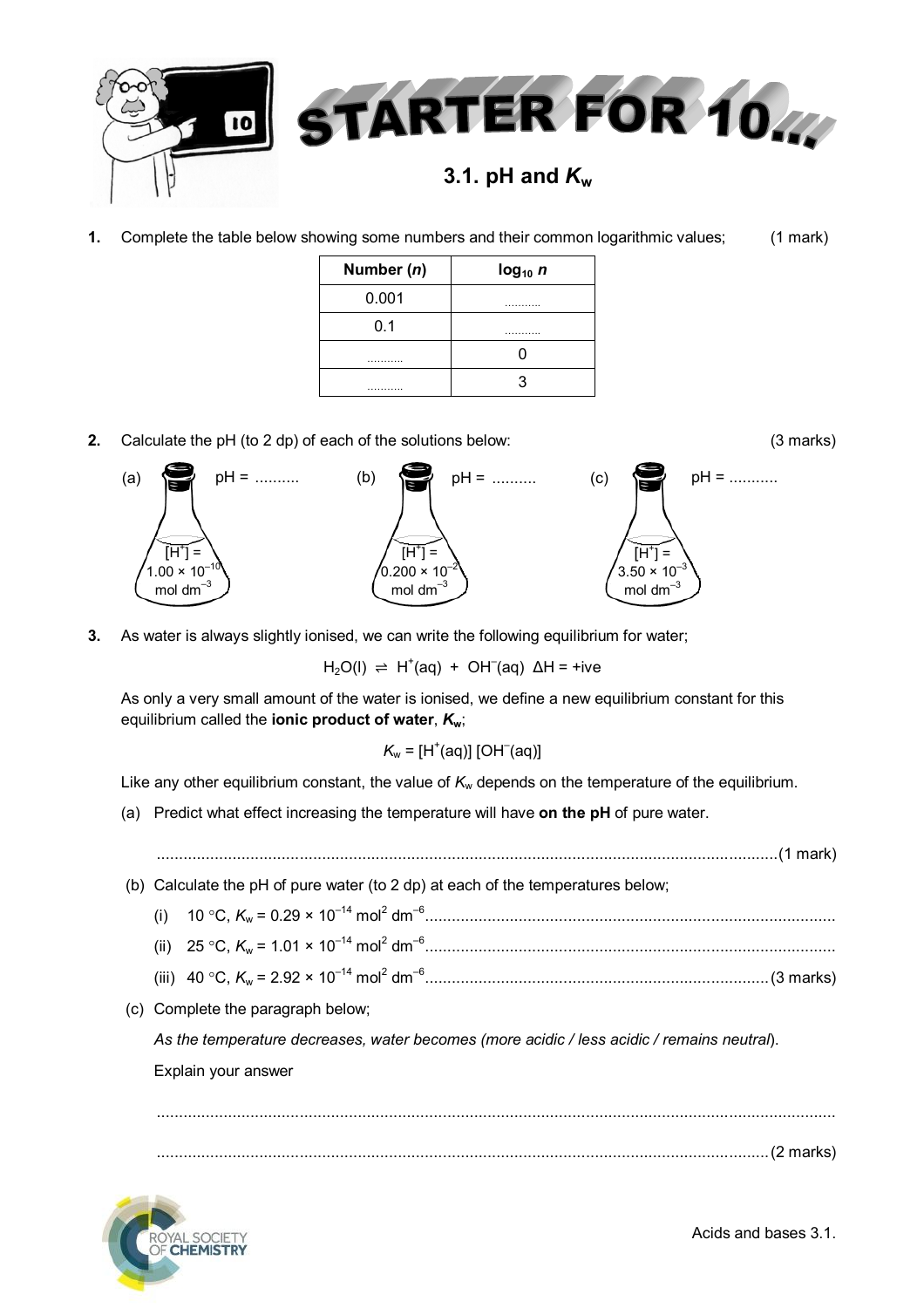|    | <b>STARTER FOR 10.4</b><br> 10 <br>3.2. pH and acids                                                                         |           |
|----|------------------------------------------------------------------------------------------------------------------------------|-----------|
| 1. | Identify the species formed when the following act as acids;                                                                 |           |
|    |                                                                                                                              |           |
|    |                                                                                                                              |           |
|    |                                                                                                                              | (3 marks) |
| 2. | Calculate the pH (to 2 dp) of the following acids;                                                                           |           |
|    |                                                                                                                              |           |
|    | (b) 0.004 mol dm <sup>-3</sup> NaHSO <sub>4</sub> , $K_a$ of HSO <sub>4</sub> = 1.00 × 10 <sup>-2</sup> mol dm <sup>-3</sup> |           |
|    |                                                                                                                              |           |
|    |                                                                                                                              |           |
|    |                                                                                                                              |           |
| 3. | Calculate the concentration of the following acids given their pH.                                                           |           |
|    |                                                                                                                              |           |
|    |                                                                                                                              |           |
|    | (c) CH <sub>3</sub> COOH, pH 3.40, $K_a$ 1.7 $\times$ 10 <sup>-5</sup> mol dm <sup>-3</sup>                                  |           |
|    |                                                                                                                              |           |
|    |                                                                                                                              |           |
|    |                                                                                                                              |           |
|    |                                                                                                                              |           |
|    |                                                                                                                              |           |